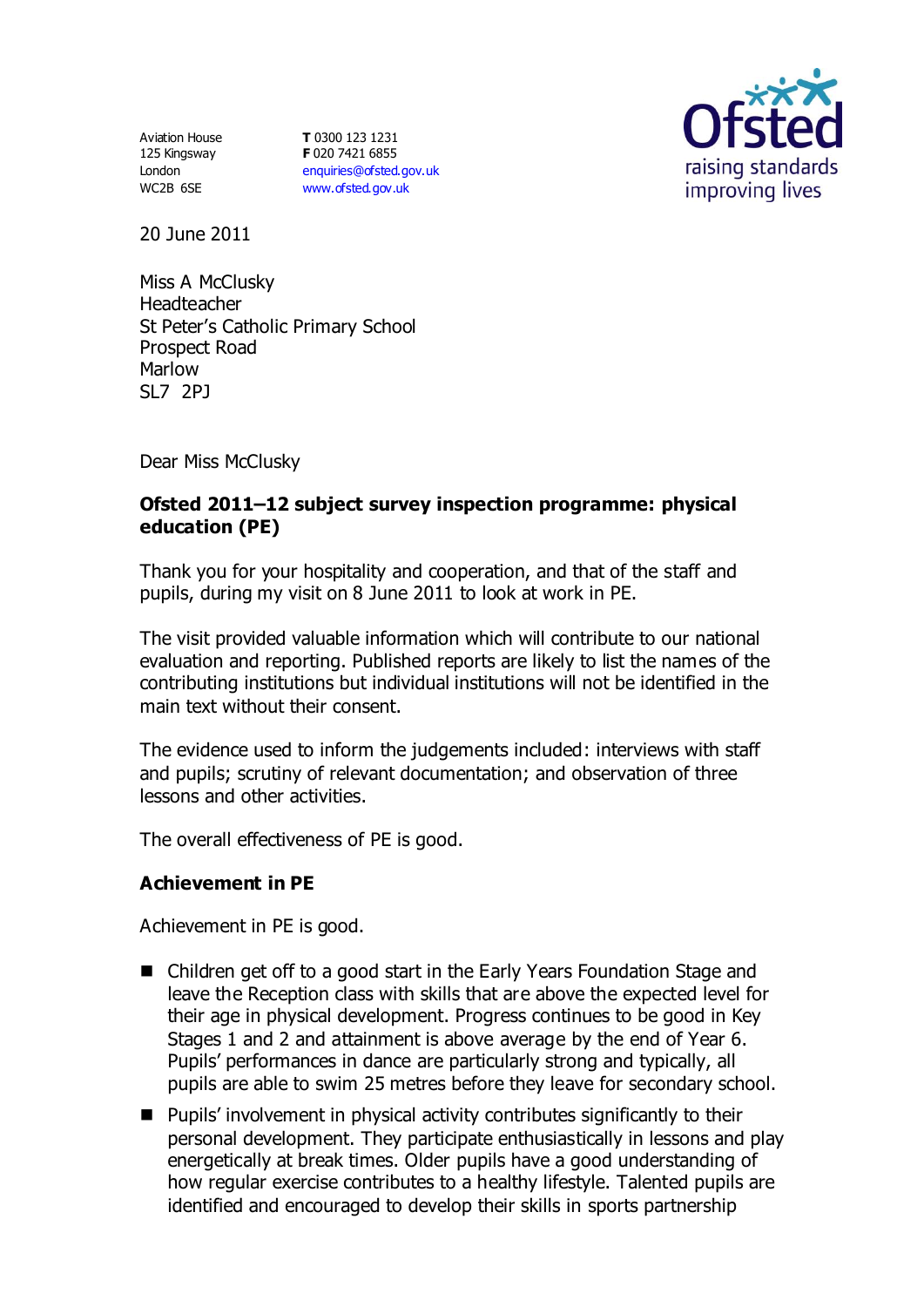events and community sports clubs. Individual pupils' confidence and selfesteem are boosted by their success in PE and sports activities. Some Year 6 pupils have been trained as playleaders.

# **Quality of teaching in PE**

The quality of teaching in PE is good.

- Good teaching was observed in all three lessons seen during the inspection. Teachers' plans clearly identify the skills pupils will be learning and how these will be developed and applied to group activities. Good emphasis is placed on pupils discussing how their bodies react when they warm up. Effective teacher and pupil modelling are used well and older pupils are encouraged to develop their own creative responses. High expectations for good behaviour and full engagement ensure that all pupils are active throughout PE lessons.
- Teachers ask good questions to test pupils' understanding and use their observations well to identify how pupils might improve their work. Periodically, teachers make more formal assessments of pupils' attainment but this information is not collated into a year-on-year progress record. Although information and communication technology (ICT) was used at the start of one lesson to stimulate ideas, it is not exploited fully in helping pupils to assess and evaluate their own work.

# **Quality of the curriculum in PE**

The quality of the curriculum in PE is good.

- All pupils take part in two hours of timetabled PE each week. A balanced curriculum contains the six areas of learning, including swimming for pupils in Years 3 and 4. Year 6 pupils enjoy a wide range of outdoor and adventurous activities during a week-long residential visit. Dance is linked well to learning in other subjects and Year 6 pupils talk enthusiastically about the dances they perform on each science topic. Outdoor provision for children in the Early Years Foundation Stage is good, offering many interesting areas within which children can learn.
- A large majority of pupils take part in at least one extra-curricular club, choosing from a good range of different sports activities. Community coaches deployed through the local sports partnership have introduced pupils to many new sports. Pupils attend competitions and festivals of sport organised locally and take part in house competitions at the school. A good link with a local performing arts college enables those in Year 5 to work with Year 12 dance students.

# **Effectiveness of leadership and management in PE**

The effectiveness of leadership and management in PE is good.

■ Leaders have an accurate view of the strengths and weaknesses in provision, and priorities for improvement are recorded in a subject action plan. The association with the local sports partnership has been used